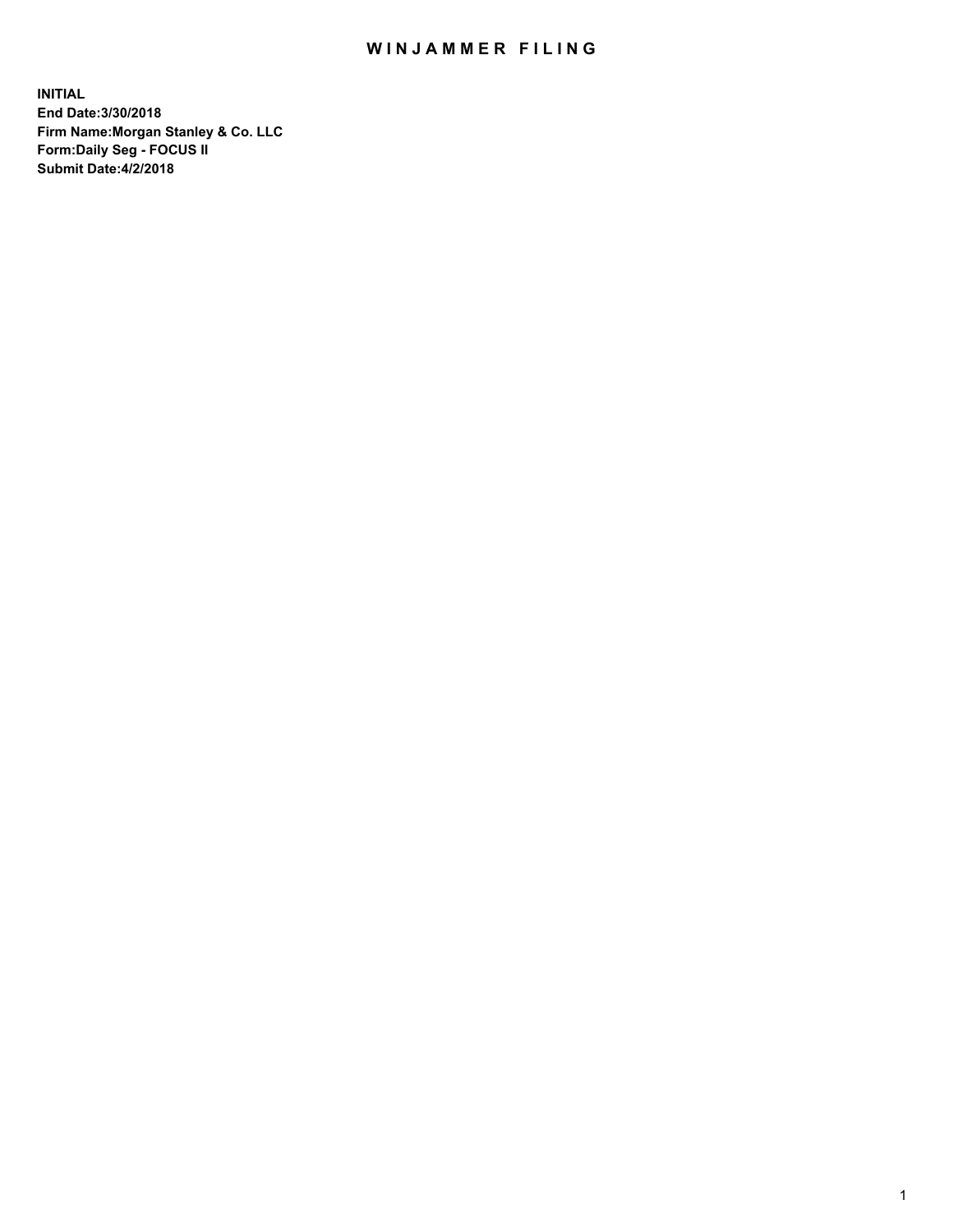## **INITIAL End Date:3/30/2018 Firm Name:Morgan Stanley & Co. LLC Form:Daily Seg - FOCUS II Submit Date:4/2/2018 Daily Segregation - Cover Page**

| Name of Company<br><b>Contact Name</b><br><b>Contact Phone Number</b><br><b>Contact Email Address</b>                                                                                                                                                                                                                          | Morgan Stanley & Co. LLC<br>Ikram Shah<br>212-276-0963<br>lkram.shah@morganstanley.com |
|--------------------------------------------------------------------------------------------------------------------------------------------------------------------------------------------------------------------------------------------------------------------------------------------------------------------------------|----------------------------------------------------------------------------------------|
| FCM's Customer Segregated Funds Residual Interest Target (choose one):<br>a. Minimum dollar amount: ; or<br>b. Minimum percentage of customer segregated funds required:%; or<br>c. Dollar amount range between: and; or<br>d. Percentage range of customer segregated funds required between: % and %.                        | 331,000,000<br>0 <sub>0</sub><br>00                                                    |
| FCM's Customer Secured Amount Funds Residual Interest Target (choose one):<br>a. Minimum dollar amount: ; or<br>b. Minimum percentage of customer secured funds required:%; or<br>c. Dollar amount range between: and; or<br>d. Percentage range of customer secured funds required between:% and%.                            | 140,000,000<br>0 <sub>0</sub><br>0 <sub>0</sub>                                        |
| FCM's Cleared Swaps Customer Collateral Residual Interest Target (choose one):<br>a. Minimum dollar amount: ; or<br>b. Minimum percentage of cleared swaps customer collateral required:% ; or<br>c. Dollar amount range between: and; or<br>d. Percentage range of cleared swaps customer collateral required between:% and%. | 92,000,000<br>0 <sub>0</sub><br>0 <sub>0</sub>                                         |

Attach supporting documents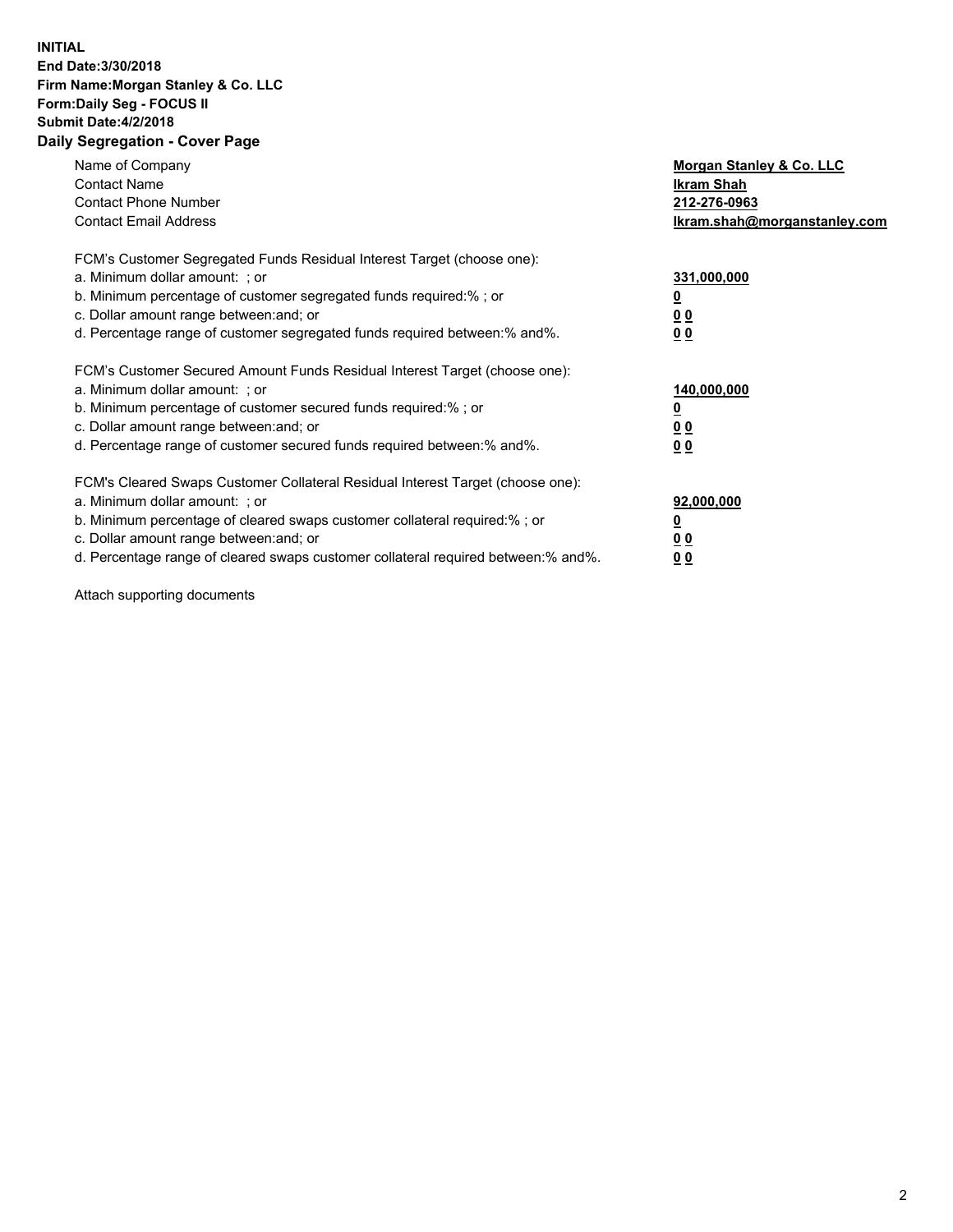## **INITIAL End Date:3/30/2018 Firm Name:Morgan Stanley & Co. LLC Form:Daily Seg - FOCUS II Submit Date:4/2/2018**

## **Daily Segregation - Secured Amounts**

|     | Foreign Futures and Foreign Options Secured Amounts                                                |                                                |
|-----|----------------------------------------------------------------------------------------------------|------------------------------------------------|
|     | Amount required to be set aside pursuant to law, rule or regulation of a foreign                   | $0$ [7305]                                     |
|     | government or a rule of a self-regulatory organization authorized thereunder                       |                                                |
| 1.  | Net ledger balance - Foreign Futures and Foreign Option Trading - All Customers                    |                                                |
|     | A. Cash                                                                                            | 3,301,922,118 [7315]                           |
|     | B. Securities (at market)                                                                          | 2,013,926,431 [7317]                           |
| 2.  | Net unrealized profit (loss) in open futures contracts traded on a foreign board of trade          | <u>-114,243,091</u> [7325]                     |
| 3.  | Exchange traded options                                                                            |                                                |
|     | a. Market value of open option contracts purchased on a foreign board of trade                     | 29,049,759 [7335]                              |
|     | b. Market value of open contracts granted (sold) on a foreign board of trade                       | -20,768,339 [7337]                             |
| 4.  | Net equity (deficit) (add lines 1.2. and 3.)                                                       | 5,209,886,878 [7345]                           |
| 5.  | Account liquidating to a deficit and account with a debit balances - gross amount                  | 93,457,912 [7351]                              |
|     | Less: amount offset by customer owned securities                                                   | <mark>-92,977,463</mark> [7352] 480,449 [7354] |
| 6.  | Amount required to be set aside as the secured amount - Net Liquidating Equity                     | 5,210,367,327 [7355]                           |
|     | Method (add lines 4 and 5)                                                                         |                                                |
| 7.  | Greater of amount required to be set aside pursuant to foreign jurisdiction (above) or line        | 5,210,367,327 [7360]                           |
|     | 6.<br>FUNDS DEPOSITED IN SEPARATE REGULATION 30.7 ACCOUNTS                                         |                                                |
| 1.  | Cash in banks                                                                                      |                                                |
|     | A. Banks located in the United States                                                              | 227,381,537 [7500]                             |
|     | B. Other banks qualified under Regulation 30.7                                                     | 686,773,977 [7520] 914,155,514                 |
|     |                                                                                                    | [7530]                                         |
| 2.  | Securities                                                                                         |                                                |
|     | A. In safekeeping with banks located in the United States                                          | 259,275,373 [7540]                             |
|     | B. In safekeeping with other banks qualified under Regulation 30.7                                 | 0 [7560] 259,275,373 [7570]                    |
| 3.  | Equities with registered futures commission merchants                                              |                                                |
|     | A. Cash                                                                                            | 5,646,161 [7580]                               |
|     | <b>B.</b> Securities                                                                               | $0$ [7590]                                     |
|     | C. Unrealized gain (loss) on open futures contracts                                                | 131,289 [7600]                                 |
|     | D. Value of long option contracts                                                                  | $0$ [7610]                                     |
|     | E. Value of short option contracts                                                                 | 0 [7615] 5,777,450 [7620]                      |
| 4.  | Amounts held by clearing organizations of foreign boards of trade                                  |                                                |
|     | A. Cash                                                                                            | $0$ [7640]                                     |
|     | <b>B.</b> Securities                                                                               | $0$ [7650]                                     |
|     | C. Amount due to (from) clearing organization - daily variation                                    | $0$ [7660]                                     |
|     | D. Value of long option contracts                                                                  | $0$ [7670]                                     |
|     | E. Value of short option contracts                                                                 | 0 [7675] 0 [7680]                              |
| 5.  | Amounts held by members of foreign boards of trade                                                 |                                                |
|     | A. Cash                                                                                            | 2,573,189,376 [7700]                           |
|     | <b>B.</b> Securities                                                                               | 1,754,651,059 [7710]                           |
|     | C. Unrealized gain (loss) on open futures contracts                                                | <u>-114,374,380</u> [7720]                     |
|     | D. Value of long option contracts                                                                  | 29,049,759 [7730]                              |
|     | E. Value of short option contracts                                                                 | <u>-20,768,339</u> [7735] 4,221,747,475        |
|     |                                                                                                    | [7740]                                         |
| 6.  | Amounts with other depositories designated by a foreign board of trade                             | $0$ [7760]                                     |
| 7.  | Segregated funds on hand                                                                           | $0$ [7765]                                     |
| 8.  | Total funds in separate section 30.7 accounts                                                      | 5,400,955,812 [7770]                           |
| 9.  | Excess (deficiency) Set Aside for Secured Amount (subtract line 7 Secured Statement                | 190,588,485 [7380]                             |
| 10. | Page 1 from Line 8)<br>Management Target Amount for Excess funds in senarate section 30.7 accounts | 140 000 000 [7780]                             |
|     |                                                                                                    |                                                |

- 10. Management Target Amount for Excess funds in separate section 30.7 accounts **140,000,000** [7780]<br>11. Excess (deficiency) funds in separate 30.7 accounts over (under) Management Target **50,588,485** [7785]
- 11. Excess (deficiency) funds in separate 30.7 accounts over (under) Management Target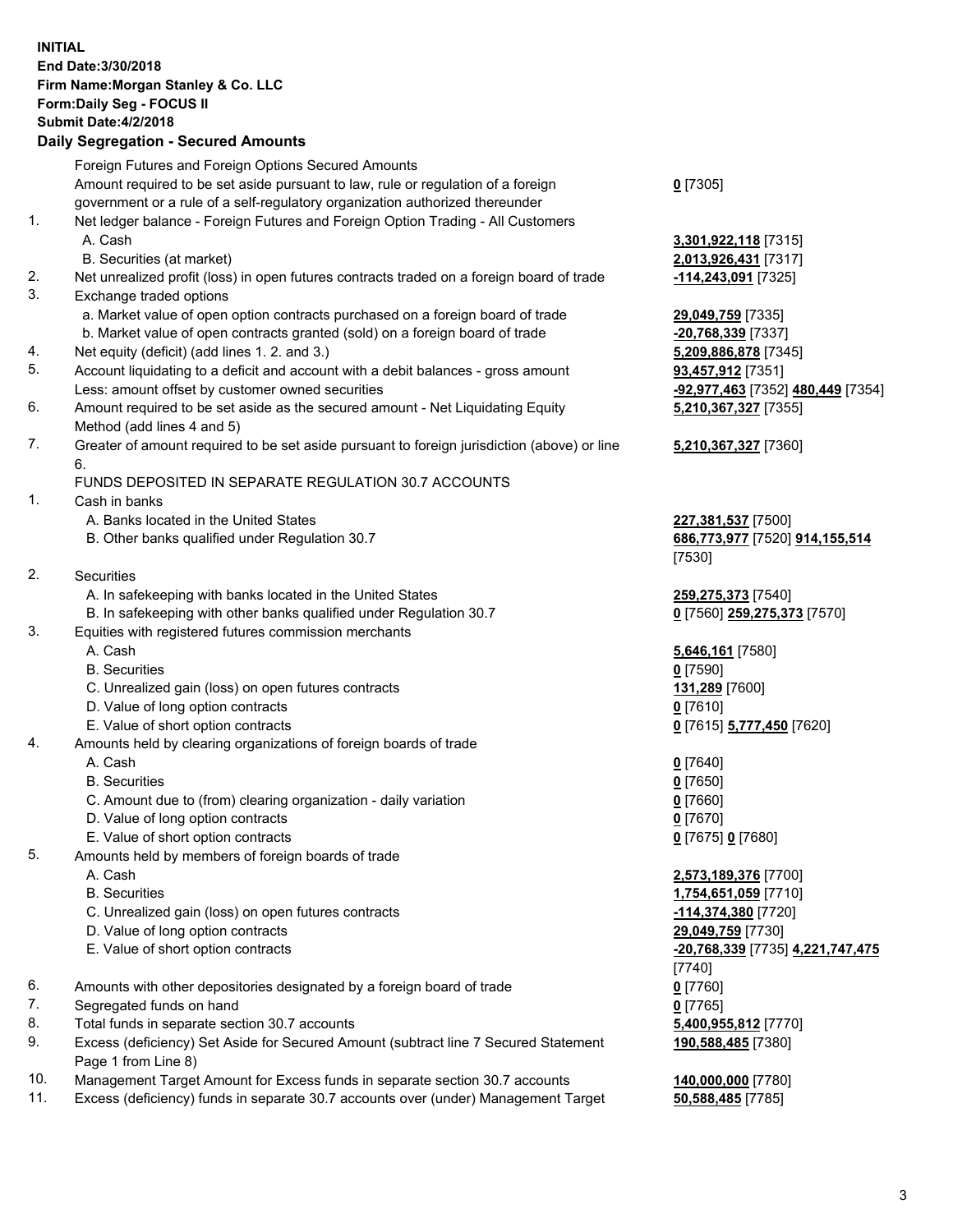**INITIAL End Date:3/30/2018 Firm Name:Morgan Stanley & Co. LLC Form:Daily Seg - FOCUS II Submit Date:4/2/2018 Daily Segregation - Segregation Statement** SEGREGATION REQUIREMENTS(Section 4d(2) of the CEAct) 1. Net ledger balance A. Cash **10,620,921,677** [7010] B. Securities (at market) **5,163,501,113** [7020] 2. Net unrealized profit (loss) in open futures contracts traded on a contract market **434,384,822** [7030] 3. Exchange traded options A. Add market value of open option contracts purchased on a contract market **398,811,651** [7032] B. Deduct market value of open option contracts granted (sold) on a contract market **-633,714,007** [7033] 4. Net equity (deficit) (add lines 1, 2 and 3) **15,983,905,256** [7040] 5. Accounts liquidating to a deficit and accounts with debit balances - gross amount **281,282,120** [7045] Less: amount offset by customer securities **-239,720,485** [7047] **41,561,635** [7050] 6. Amount required to be segregated (add lines 4 and 5) **16,025,466,891** [7060] FUNDS IN SEGREGATED ACCOUNTS 7. Deposited in segregated funds bank accounts A. Cash **4,915,553,285** [7070] B. Securities representing investments of customers' funds (at market) **0** [7080] C. Securities held for particular customers or option customers in lieu of cash (at market) **963,714,839** [7090] 8. Margins on deposit with derivatives clearing organizations of contract markets A. Cash **6,529,801,042** [7100] B. Securities representing investments of customers' funds (at market) **0** [7110] C. Securities held for particular customers or option customers in lieu of cash (at market) **4,199,786,274** [7120] 9. Net settlement from (to) derivatives clearing organizations of contract markets **29,042,943** [7130] 10. Exchange traded options A. Value of open long option contracts **398,811,651** [7132] B. Value of open short option contracts **-633,714,007** [7133] 11. Net equities with other FCMs A. Net liquidating equity **2,831,790** [7140] B. Securities representing investments of customers' funds (at market) **0** [7160] C. Securities held for particular customers or option customers in lieu of cash (at market) **0** [7170] 12. Segregated funds on hand **0** [7150] 13. Total amount in segregation (add lines 7 through 12) **16,405,827,817** [7180] 14. Excess (deficiency) funds in segregation (subtract line 6 from line 13) **380,360,926** [7190]

- 15. Management Target Amount for Excess funds in segregation **331,000,000** [7194]
- 16. Excess (deficiency) funds in segregation over (under) Management Target Amount Excess

**49,360,926** [7198]